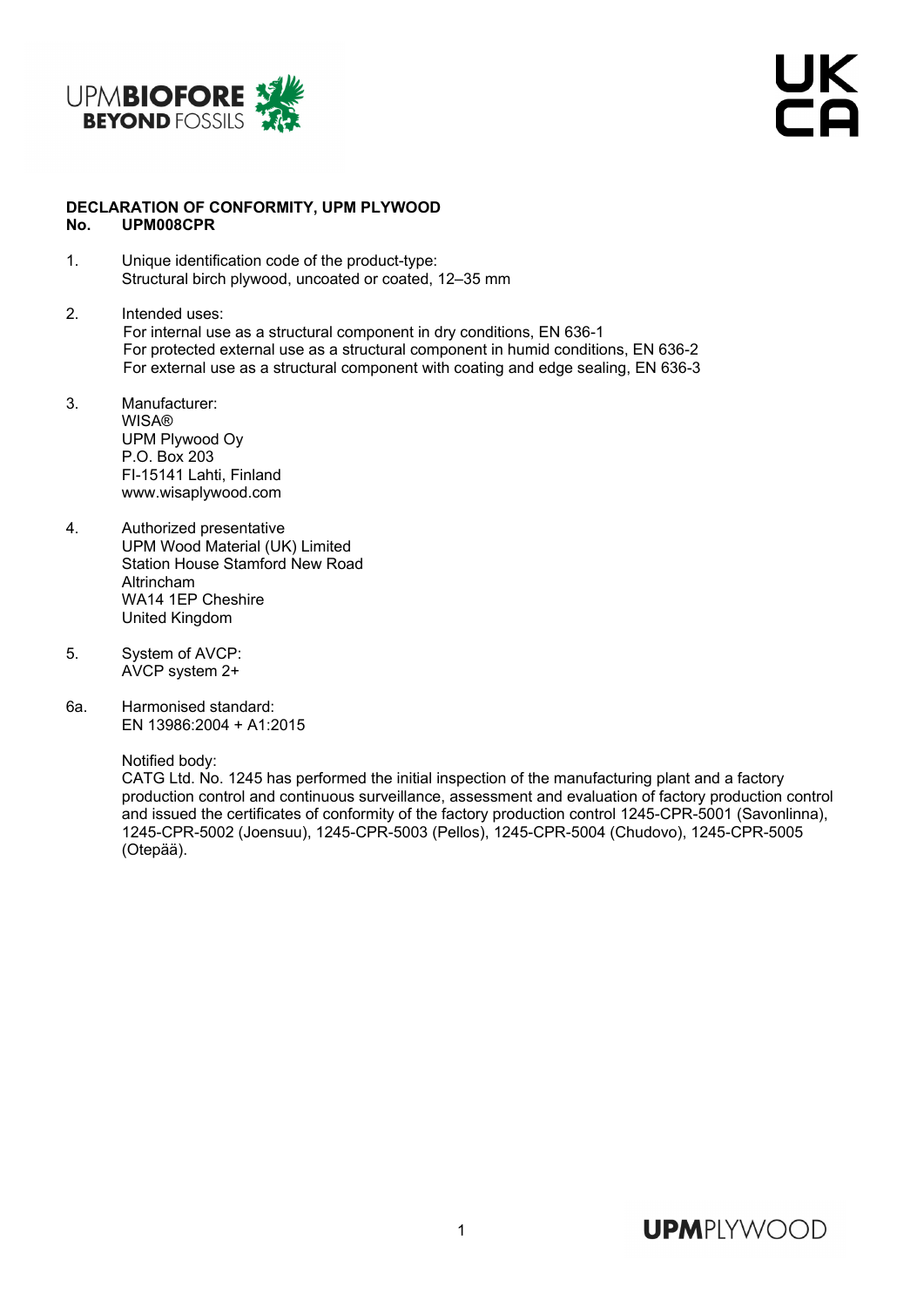

## 7. Declared performance:

| <b>Essential characteristics</b>   | <b>Performance</b>                   | <b>Harmonised standard</b> |  |  |  |
|------------------------------------|--------------------------------------|----------------------------|--|--|--|
| Point load strength and stiffness  | <b>NPD</b>                           |                            |  |  |  |
| Racking resistance                 | Calculation according to EN 1995-1-1 |                            |  |  |  |
| Impact resistance                  | <b>NPD</b>                           |                            |  |  |  |
|                                    | Wet 90, dry 220 (uncoated)           |                            |  |  |  |
| Water vapour permeability µ        | Mean density 680 kg/m <sup>3</sup>   |                            |  |  |  |
| Release of formaldehyde            | E <sub>1</sub>                       |                            |  |  |  |
| Content of pentachlorophenol (PCP) | $\leq 5$ ppm                         |                            |  |  |  |
| Airborne sound insulation          | <b>NPD</b>                           | EN 13986:2004+A1:2015      |  |  |  |
| Sound absorption $\alpha$          | 0,10/0,30                            |                            |  |  |  |
| Thermal conductivity $\lambda$     | 0.17 W/mK                            |                            |  |  |  |
| Embedment strength                 | Calculation according to EN 1995-1-1 |                            |  |  |  |
| Air permeability                   | <b>NPD</b>                           |                            |  |  |  |
| Bonding quality (acc. to EN 314-2) | Class 3                              |                            |  |  |  |
|                                    | Use class 2 (uncoated)               |                            |  |  |  |
| Biological durability              | Use class 3 (coated and edge sealed) |                            |  |  |  |

| <b>Reaction to fire</b>                                                                           |                                     |                                         |                            |  |  |  |  |  |  |  |
|---------------------------------------------------------------------------------------------------|-------------------------------------|-----------------------------------------|----------------------------|--|--|--|--|--|--|--|
| End use condition (6)                                                                             | <b>Minimum</b><br>thickness<br>(mm) | Class $(7)$<br>excluding)<br>floorings) | Class $(8)$<br>(floorings) |  |  |  |  |  |  |  |
| Without an air gap behind the wood-based panel $(1)$ , $(2)$ , $(5)$                              | 12                                  | $D-s2. d0$                              | $D_{fi}$ -s1               |  |  |  |  |  |  |  |
| With a closed or an open air gap not more than 22 mm behind the<br>wood-based panel $(3)$ , $(5)$ | 12                                  | D-s2, d2                                |                            |  |  |  |  |  |  |  |
| With a closed air gap behind the wood-based panel (4), (5)                                        | 15                                  | D-s2, d1                                | $D_{fi}$ -s1               |  |  |  |  |  |  |  |
| With an open air gap behind the wood-based panel (4), (5)                                         | 18                                  | $D-s2. d0$                              | $D_{fl}$ -s1               |  |  |  |  |  |  |  |

<sup>(1)</sup> Mounted without an air gap directly against class A1 or A2-s1, d0 products with minimum density 10kg/m3 or at least class D-s2, d2.<br><sup>(2)</sup> A substrate of cellulose insulation material of at least class E may be inclu no air gaps in between.<br>
The discussion of the Annex to Decision 2000/147/EC.<br>
<sup>(7)</sup> Class as provided for in Table 1 of the Annex to Decision 2000/147/EC.

(7) Class as provided for in Table 1 of the Annex to Decision 2000/147/EC. (8) Class as provided for in Table 2 of the Annex to Decision 2000/147/EC.